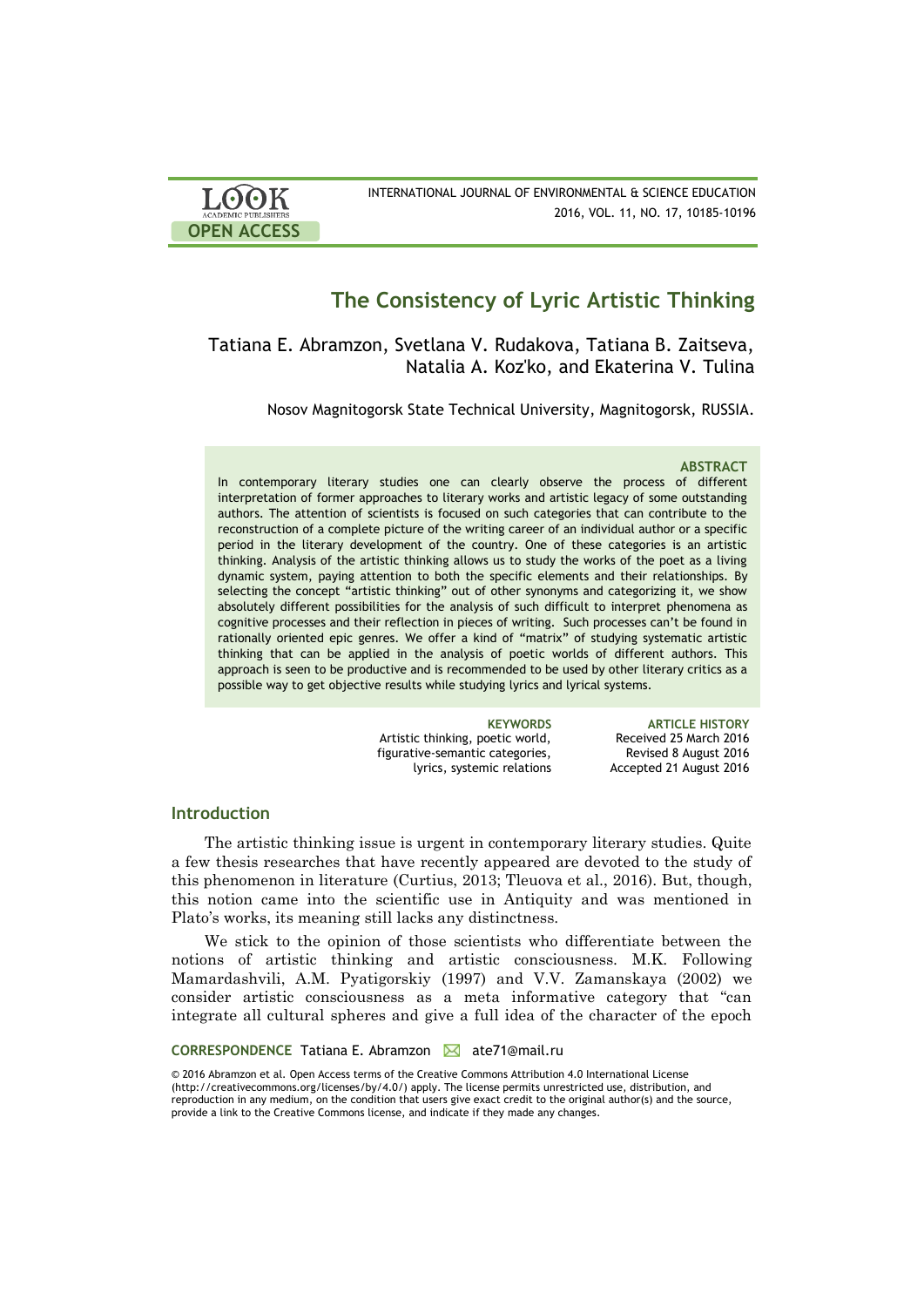and a human's perception of the world in it" (Zamanskaya, 2002; Belinskiy, 1953-1959). Artistic consciousness reflects the main tendencies of the epoch, being a system of existing cultural, philosophical, historic, literary views about a human, society, a place and functions of literature in the modern world, that describe the attitude of a great number of authors who implement their views in creative work, in original poetics.

We consider artistic thinking as a category linked, first of all, with individual creative search of a definite author and it is regarded as a kind of creative activity correlated with primary accumulation of life impressions (perception and understanding of the surrounding world), their different interpretation and imprinting in images with the help of means and approaches typical of literature, in other words, with artworks creation. That's why artistic thinking is linked not only with reflection of the reality but also with essential comprehension and transformation of the world.

### **Literature Review**

The problem of systemic relations in literature is considered to be one of the controversial issues of modern literary studies. The ideas of systemic approach to the analysis of literary phenomena can be found in the works of Aristotle and later of Hegel and other philosophers. But these ideas became really actual only in the middle of the 20th century. Some researchers are trying to prove the necessity of studying literature as a system. The same idea being used in connection with medieval literature was contributed by E.R. Curtius (2013). I. Neupokoeva (1976) and M. Blanchot (2015) offered so called "artistic system" that was developed in the context of the world culture. As early as in the mid 1970s some researchers saw the need to study literary phenomena taking into account their systemic nature. M. Kagan (1979) and N. Leiderman (2004) were among those researchers who developed the problem of consistency in science and literature that was connected with such field of scientific knowledge as synergetics (2015). N. Leiderman (2004) was studying the advantages of a systematic approach and trying to find the answer to the question why this approach "hasn't been followed in the literary criticism". In the end he explained it by the complex nature of the phenomenon, saying that it's necessary "to connect all the aspects of the whole system and see their interaction", but at the same time you shouldn't forget about the fact that "every system being a part or even a structure of another system consists of subsystems".

Synergetics deals with systemic relations. It appeared in the world of Natural Sciences in the mid 1970s, but in the end of the 20th century it became a cross-disciplinary area of knowledge where it's possible to study systems consisting of numerous elements and subsystems and analyze their connections and interaction. The purpose of synergeticz is to find universal regularities in the behavior of complex dynamic systems, the General laws of self-organization of a system (Grabec & Sachse, 2012). There are some basic principles of the system distinguished by the researchers working in this scientific field. They are the following: the system is not a sum of its elements; the system is always open – that is the most important factor of its vitality. Analyzing a system in his works, M. Kagan (1979) pays attention to its integrity as one of the most important qualities in his opinion integrity "doesn't mean "amorphism" or "plasma formation", it's a quality of a system determined by the cooperation and interaction of all its elements in order to assist that part (subsystem or element)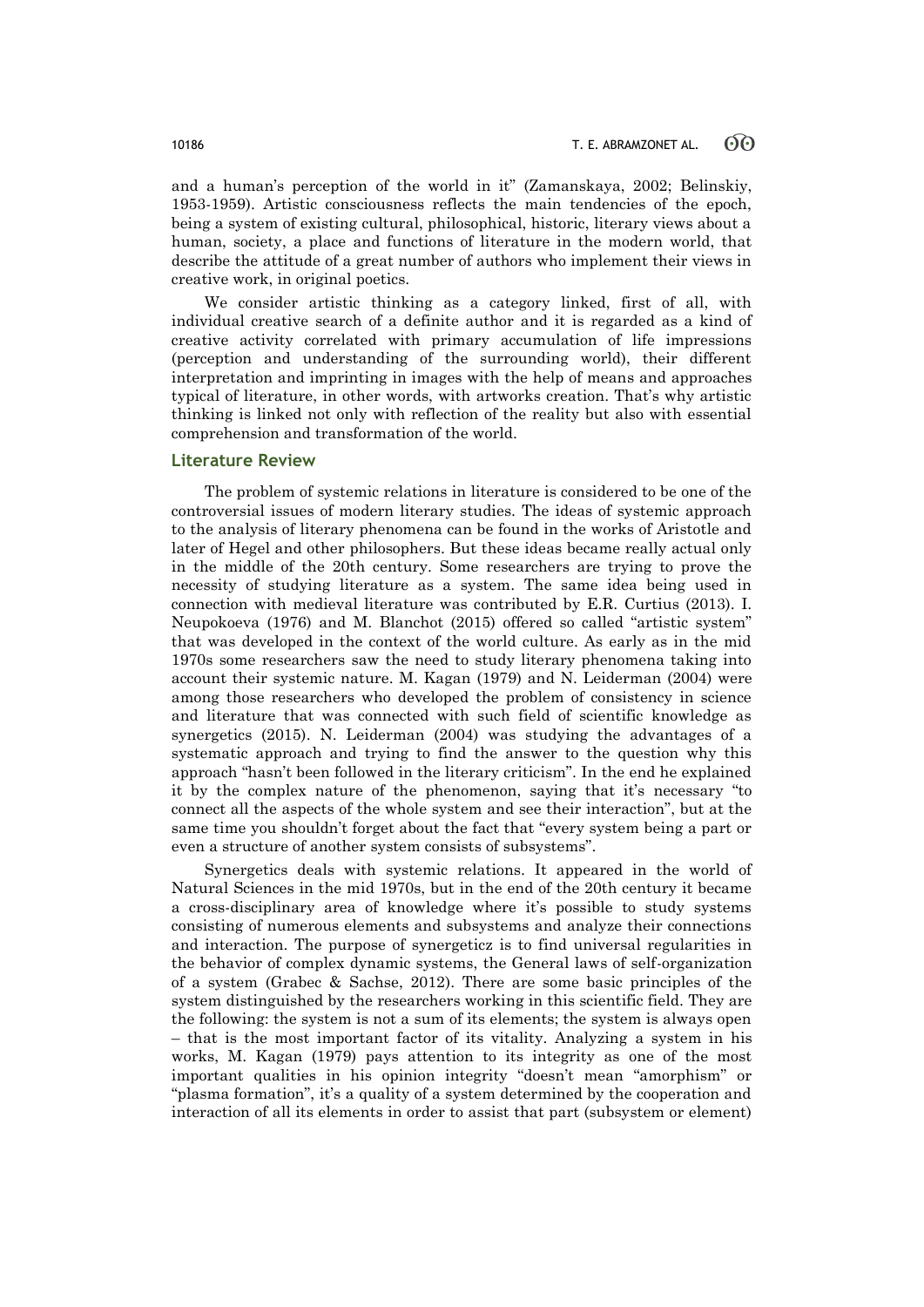#### **ගි** INTERNATIONAL JOURNAL OF ENVIRONMENTAL & SCIENCE EDUCATION 10187

which is the main "striking force" in solving some particular tasks (be it cognitive, evaluative, projective, creative, communicative, organizational, etc).

Fundamental ideas of synergetics are the most important and conceptual for our research. They enable us to examine the system as nonlinear, open and dynamic. We analyze the poetic world of authors taking into consideration this particular context. One of the basic ideas of synergetics realized in our research is the idea of a self-organization of a system out of chaos. And it's really so, because at first glance creative process is something paradoxical, it's chaotic interaction of images and ideas which results in a piece of work.

Our research is based on some fundamental ideas developed by synergetics. It rethought and gave a new interpretation to such ideas as the relation of the parts and the whole, recognizing the priority of holism, denoting the totality of wholes, saying that the whole is greater than the sum of its parts. It's the synergetic approach that determines our interest in studying the process of formation and evolution of the integrity that's why while analyzing the artistic thinking of a lyric writer special attention should be paid to the history of preparation and publication of his or her lifetime poetry. Without analyzing those meanings that appear only on the level "The WHOLE", the analysis of specific phenomena of the lyric poetry can't be considered objective.

Various signs of "consistency" can be found in the artistic heritage of many authors, even on an intuitive level. However, intuition is not enough. There is a lack of specially targeted studies of creativity in this perspective, it is associated with different interpretations of creative heritage of poets, so our research is to fill this gap.

On the basis of new approaches synergetics offers to study artistic thinking of the poet as an open dynamic system, the main elements of which are the philosophical views of the author; the aesthetic principles implemented in his work (it is referred to the originality of his aesthetics); figurative category of the poetic world, including visual and audible images, possibly tactile, smell, "taste" images, etc., the categories of space and time; the motifs of the lyrics; a collection of poetry as the embodiment of the author's conception of a man and the world. There is one more opportunity that synergetics offers, it's identification both of formation characteristics and evolution of the systemic thinking of a poet by means of the analysis of his poems, cycles of poems or collection of poems.

# **Aim of the Study**

The principle idea of this research is to define backbone and sense-making mechanisms of creative work and to interpret the poetry of a lyric writer as an integral artistic system.

### **Research questions**

What are the peculiarities of artistic thinking?

What is the author's poetic world?

# **Method**

We used in this work a range of methods that are relevant to the aim of the study: system analysis, dialectical method, conceptual, structural-semiotic and structural-functional analysis of the text, which allows to conceive the poetry as an integral conceptually-symbolic system, which is based on the human need for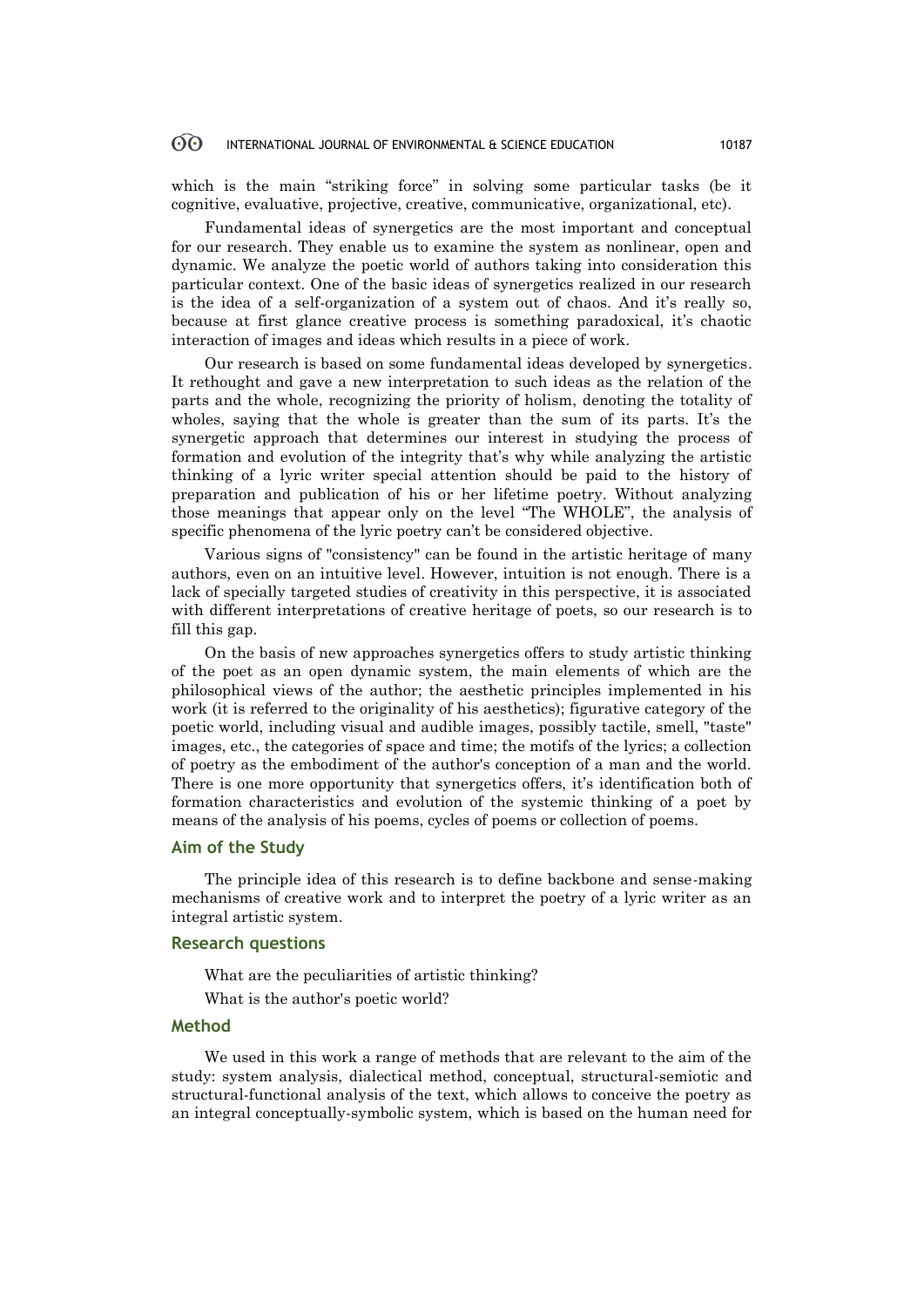informational-symbolic normalization of the elements of the world and their actions in it, which is expressed in the works of poets. In addition, methods such as deconstruction, theoretical generalization of scientific expertise on the subject of research, as well as content analysis and deduction were applied.

In the study the principles of historicism, system city, as well as the unity of the historical and logical, the ascent from the abstract to the concrete were used.

### **Data, Analysis, and Results**

The most distinguished form of expression of a poet's artistic thinking is his poetic world. No matter how different in form and content his artistic works are they show deep similarity determined by the personality of the Poet, his individual "self". These particular characteristics are the basis of specific poetic world of the author.

Poetic world of the author is formed and developed in his lyrics and is characterized by "original and unique vision of things and attitude to spiritual phenomena given in words" (Chudakov, 1986). The concept "poetic world" following the concept "artistic world" was being actively used in the second third of the 20th century, but nevertheless it still doesn't have a precise definition.

In Russian literature it was Belinski (1953-1959) who first started to develop this conceptual foundation. According to him creative work of a writer was analyzed as a unique integral and self-absorbed poetic world with its own laws and rules, basis and principles but determined by the spiritual life of the poet. The same characteristics can be found in the works of Hegel who noticed special interaction and interrelation between the creative work and the personality of a poet. "A poet is a subjective and complete world in himself, so he can find inspiration and material for his creative work in his inner feelings, emotions, passions of his heart and soul" (Hegel, 2012).

We find it necessary to take into consideration the basic principles given by F. Fedorov (1988) who says that "artistic world is a dynamic system where there are constant changes aiming at creating something integrative; the artistic world as a system consists of a great variety of microsystems connected with each other and being absolutely different from each other. Changes within these microsystems, their interrelation and cooperation create the process of functioning of the artistic world". We see the world created by the author not as a mirror reflection of the existing reality, but as a world transformed by the creative imagination of the poet. It's the embodiment of the eternal conflict between the man and the reality, his own views on life. He either matches the traditional paradigms of world perception or contradicts them. So in our research "poetic world" is not the sum of all the works of the author, but some organic system appearing and evolving according to its own laws and specific artistic thinking of a poet.

The artistic world is not a pure reflection of the real world, but a different transformed reality where a person gives a second thought to his own experience and cultural heritage. Only in literature there is a chance to reveal one of the characteristics of a man that distinguishes him from other living beings is selfreflection. It gives him an opportunity to distance himself from current events and create another reality in accordance with his system of personal views on life, the world and the man (Eco, 1995). So we can say that while creating a poetic world the author on the one hand is trying to structure the chaos of the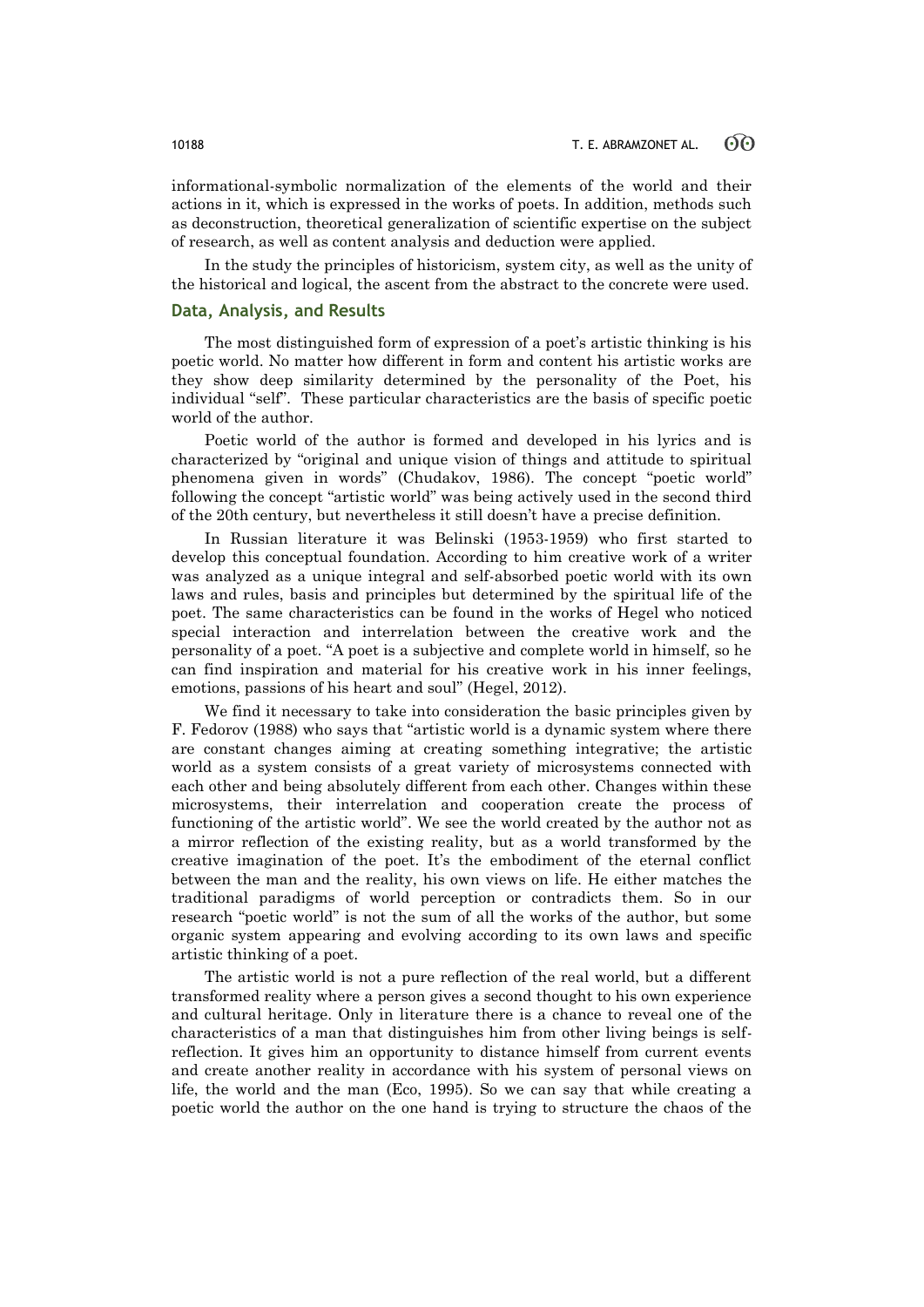#### **ගි** INTERNATIONAL JOURNAL OF ENVIRONMENTAL & SCIENCE EDUCATION 10189

reality, to give it sense and to breathe life into it. On the other hand, following anthropological theories literature can be seen as a reflection of a different reality. It gives us an opportunity to get an idea of something that can't be understood in a different perception. It opens a potential limit of a cultural reality.

Poetic world in our research is a perfect composition, a kind of organic linking of the universal spiritual relations implicated in the text, the result of creative imagination of a poet embodied in the works of a lyrical kind representing a more or less conventional model of a real world. Lyrics of the author should be studied in close connection with the history of his spiritual quest caused by some changes in his world perception. Analyzing the unique features of his poetic thinking it's necessary to refer to different editions, notes, letters, the author's diaries, for we are convinced that without a detailed analysis of such texts it's impossible to bring to light and to structure the discourse of the author's feelings and emotions, and therefore, to gain an insight into the deep mechanisms contributing to its appearing.

Lyrics of some poets can be considered as an integrated meaningful dynamic system characterized by ontological completeness. Being a holistic system, it isn't static, it's in constant development. The lyrical universe of a poet is born as a result of interaction of his world perception, reasoning power and imagination. Creating lyrics, the author not only reflects the objective world, but also expresses his conception of the world giving his estimation.

System is an integrated holism where different components of the system form not obvious and sometimes even paradoxical connections within it. Systemic thinking and lyrics of a poet is characterized by individual peculiarities of a creative genius of a poet. The following characteristics can be named distinguished features of systemic thinking. First of all, thinking can be called systemic only when it can reflect a constantly changing world (being a system in itself) in a complete picture, finding a great variety of different connections. Secondly systemic thinking admits the inability to reflect the complexity of the world to the full, so it doesn't deny the existence of another view on reality and different approaches to estimate phenomena of life. Thirdly such type of thinking is characterized by orientation both towards the external world and the author's inner world. The poet doesn't idealize his own model of analyzing the world, he constantly reflects on the reality looking for contradictions in it and trying to eliminate them. Fourthly, the author has an ability to feel the changes happening in the world, to realize that a current model, a picture of the world doesn't meet the requirements, and therefore, it needs to be reformed. Fifthly, the world is a multilevel system that is constantly developing. Systemic thinking distinguishes the ability to throw light on the existence of different levels, transporting the attention from Specific to general, from something Distant to something Nearby, or vice versa, focusing on the details or covering the phenomenon as a whole. Finally, one of the most important signs of systemic thinking is the author's desire to form his own unique views on life without relying on anybody else's opinion, without being vulnerable to anybody else's views and estimation. Although a poet takes into account the experiences of his predecessors and contemporaries in the light of views and values formed in the society.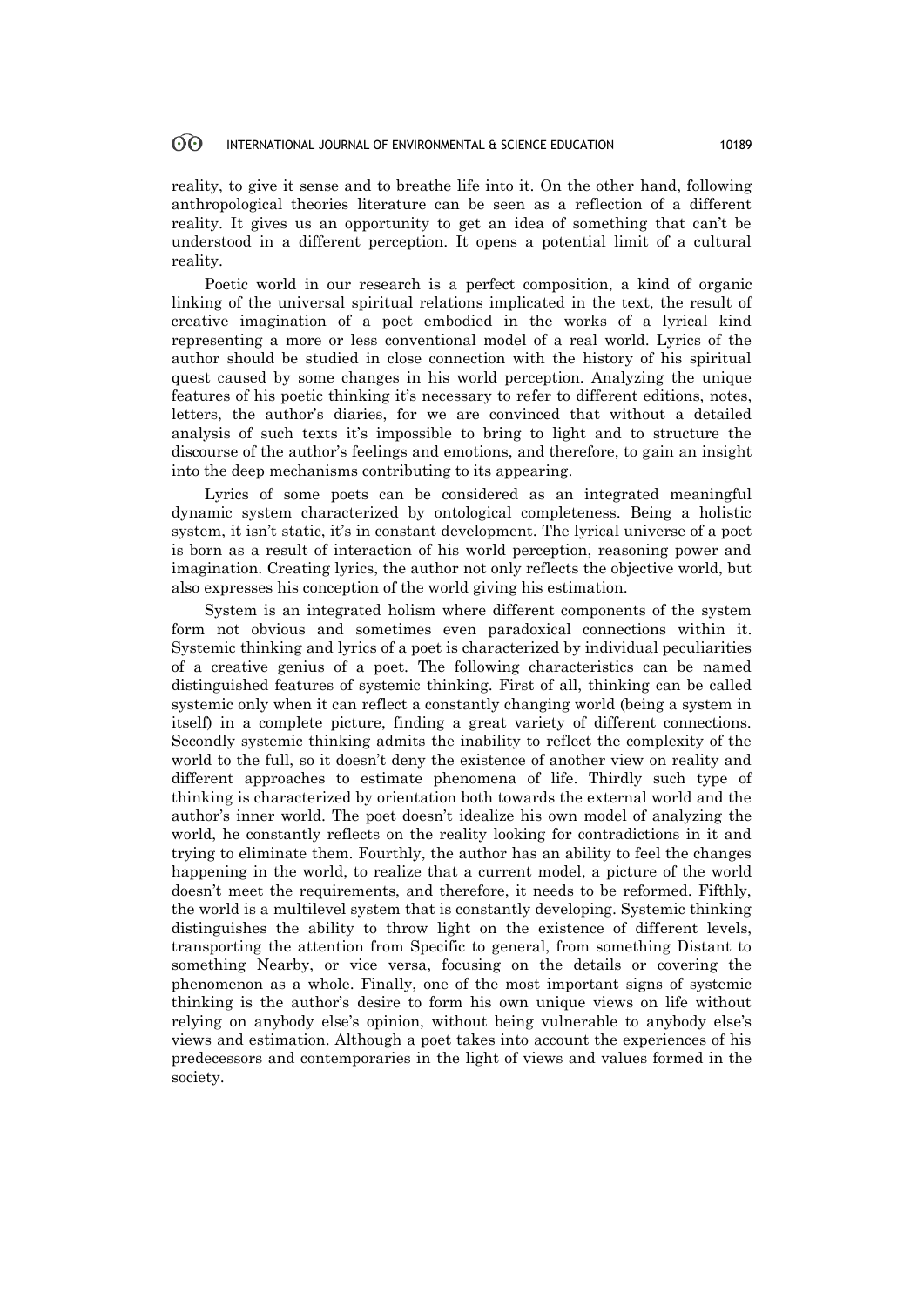Creating his own poetic world, the author focuses both on the nearest experience – the preceding literary tradition and the distant experience – cultural heritage of the European society. A genius poet aims at thinking through different levels of existence, trying to find connections between them, both explicit and implicit. He is attracted by the contradictions which he finds not only in the real world he is trying to analyze, and in the human soul he is trying to penetrate into, but also in his lyrics. It's necessary to take into account the fact that the lyrical world of a poet may be formed and developed according to the laws of individual world perception. Such kind of development can be compared to the unique (in the sense of individual and inimitable) mythological model of the world.

The key forms of expressing artistic thinking of a poet are significant figurative-semantic categories that help the author to create his own lyrics as a dynamic system.

Basic factors of real existence can become significant features characterizing such a creative formation, because such factors are objects of interest and instruments of influence and pressure. Things that make our reality diverse such as visual effects (including colour and light), sound effects, space and time are significant for existential world. A poet reacts to such existential happenings, so they become crucial elements for expressing his unique artistic thinking.

The problem of visual in literature with color-and-light symbolism of modern literary studies is one of the most significant. Existence appears before man in its visible and audible forms. But a man discovers world mainly by means of eyesight, because "an eye is a more accurate witness than an ear<…>, eyesight is a path to brain" (Fedorenko, 1985). According to modern researches a man gets more than 80% of the information through eyesight. However, you should remember that while perceiving the world visually people activate not only physiological, but also mental, cultural and historic factors (De Chardin, 2015).

Visual impressions are the basis of all images in a man's mind that later become a background of the inner world of a person. L. Mikeshina (2006) says: "Visual thinking together with verbal thinking create new images and illustrative schemes characterized by autonomy and freedom towards the object of perception. They contain some message, make the meanings visible and produce visual metaphors". Therefore, we can say that vision of the world is the process of understanding life. So, the more perfect visual perception of a man is, the greater impressions he receives and, consequently, a fuller picture of life appears in his mind.

Any work of art especially poetry is not simply a mirror reflection of reality, but a world seen through the perspective of the author's perception and described by him, so each author has his own view of life. True artistic vision doesn't mean just to see something that really exists, but to discover some foundation dating back to the original sources of Beautiful (in the sphere of Absolute marked by the representatives of the idealistic romantic philosophy), not only to perceive the external world, but to be able to direct your attention beyond the visible world.

The term "visual" in many ways has an unstable meaning in the modern science because of the multiple nature of the phenomenon which is denoted by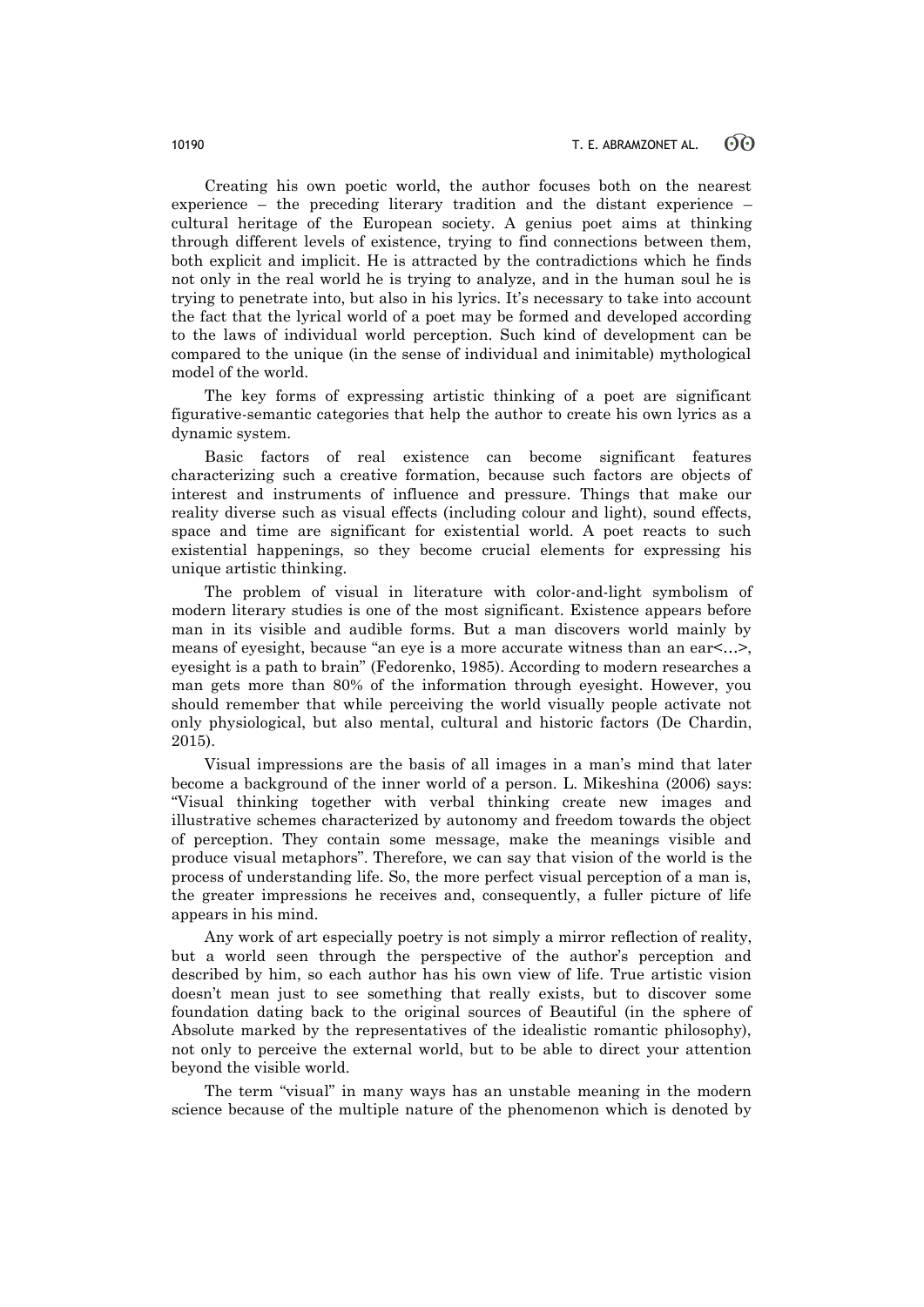#### 60 INTERNATIONAL JOURNAL OF ENVIRONMENTAL & SCIENCE EDUCATION 10191

this concept. For our research "visual in literature" is one of the most important characteristics of the artistic figurativeness determined both by the poet's orientation to visual associations of the reader and specification of class-subject levels of the inner world of the work in general (Neupokoeva, 1976). Visual in the text is associated with a variety of elements and it's possible to see the author's desire to represent a complex system of the universe through a visual imagery.

Speaking about visual we first of all mean the eye image which connects the man and the world around him. We also pay attention to some other signs of the existence such as colour, light-and-dark images and the images of fire. All that helps to get the idea of the idiosyncrasy of the poet, some inner laws of his lyrical world and specific nature of his artistic thinking.

The poetic world, just like a real one, appears not only in its visual, but also in its audible form. People began think about the sound capabilities during the Enlightenment, in particular, M.V. Lomonosov (1952) in his work "Brief Guide to Eloquence" expressed the idea about the ratio of sound and meaning, giving the characteristic of vowels and consonants meanings, paying attention to the fact that the symbolism of consonant characters is much wider than the symbolism of vowel characters. Also he stressed that semantics of purposefully selected sounds can help to imagine different things and actions. But exactly romantic poets realized huge capabilities of sound and began to use them in their creative work. A person themselves gives some meaning to a sound, especially if they are creators of a spoken word. Sound most distinctly conveys the dynamic character of the world; as a result, the element of a spoken word best of all reveals the ability of a poet to create mobile, changing images. That is why when analyzing a sound as one of the most significant characteristics of the artistic system of poets, it is necessary to concentrate on the description of sound images that imprint acoustic manifestation of an objective reality, nature and universe.

In their creative work a number of poets realize one of the resources of a human mind: they demonstrate that in particularly stressful situations many human senses become more sensitive, especially it concerns hearing ability. Selfdiscipline and concentration of attention of a human on the things that concern them lead, first of all, to their immersion in the sphere of sound sensations, when an instant reaction to any changes in the sound picture of the world and the fixation of any silence disturbance take place. The uniqueness of a poetic ear consists in its ability to penetrate into the out-of-limit sphere where the sight can't reach.

The specific character of visual and acoustic perception of the reality, reflected in poetry, becomes a form of the author's artistic thinking reflection. With the help of the analysis of the emphasized figurative-semantic categories the consistency of a poet's thinking is revealed.

The issue of space, as well as the issue of time, is considered to be one of the most complicated phenomenon, causing intense arguments and discussions in philosophy, religion and culture; in verbal form art is seen in a different way: in literature these categories are considered to be inner components of the created reality.

The issue of space and time has attracted philosophers since time immemorial. One of the first concepts of space and time forms the basis of the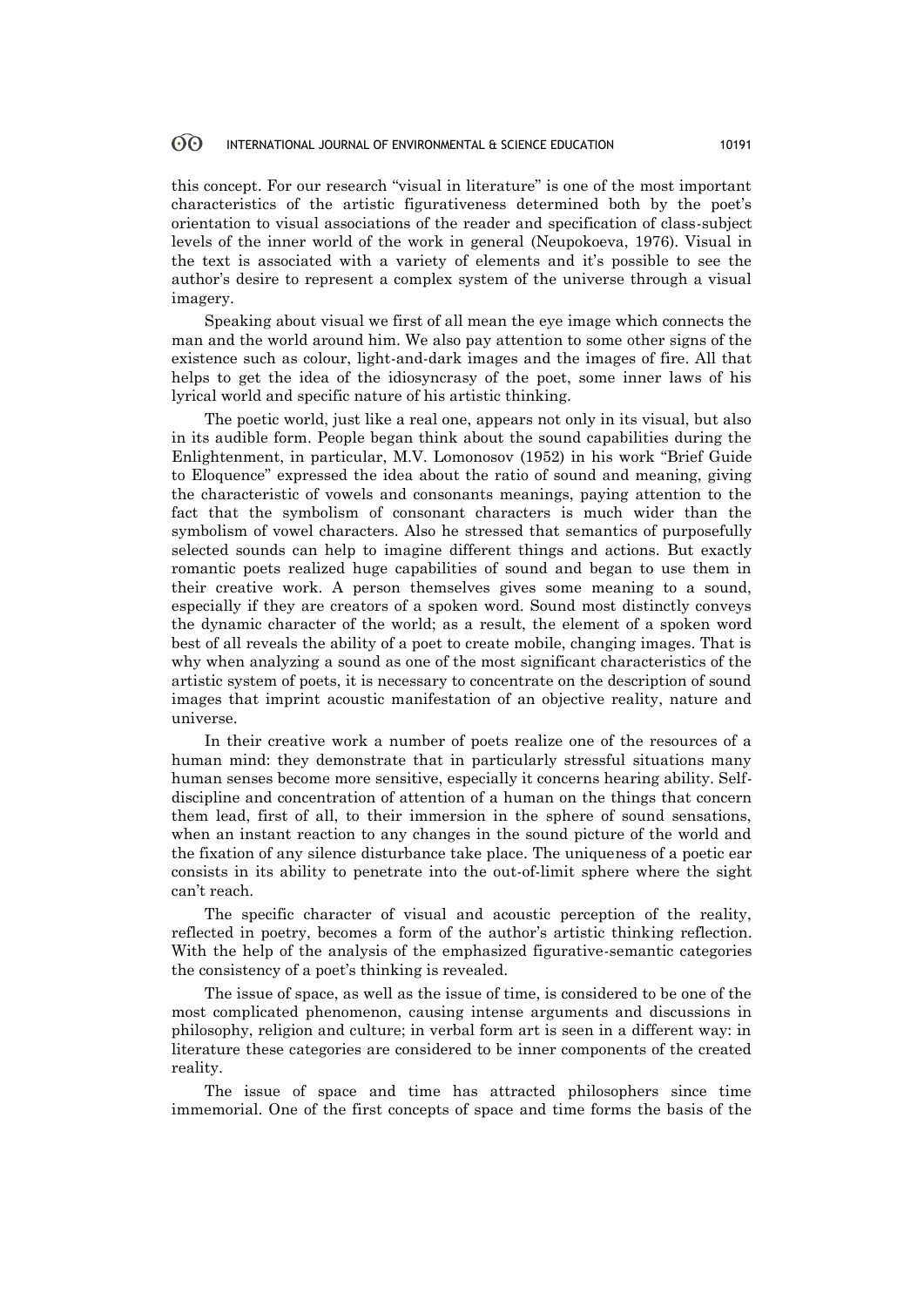mythological picture of the world (Curtius, 2013) which is characterized by certain irreality and in which the notion of Chaos conceivable as an abyss, void, ocean and of Space regarded as an ordered space is formed (Neupokoeva, 1976). Space and time represent "world perception of the epoch", people's behavior, their mind, rhythm of life, attitude to different things help to understand the general picture of the world.

All these to a large extent cause the burning character of the mentioned issues when studying such an esthetic phenomenon as the lyrical world that has its own peculiar compared to the real world spatiotemporal datum line. The lyrical world, being the result of the creative imagination of a poet, is a more or less relative model of the real world. Consequently, the categories of space and time also typical of esthetic objects are regarded in literature as inner characteristics of created reality.

When analyzing spatiotemporal structure of the poetic world one should take into account its perceptual nature as, speaking about creative work, all these things are first of all the result of the sense perception of a human, the very form in which human mind perceives phenomena. Focusing on Kant's idea one can say that perceptual space-time is one of the most significant conditions of existence and changes of human feelings and other actions that must be reflected in artistic works.

It is also necessary to take into consideration conclusions that prominent philologists of the present came to. So, Yu.M. Lotman (1988), who was interested in the issue of time/space, paid attention to the substantial character of the mentioned categories, revealing a huge impact on them from a definite socialcultural reality; he examined the influence of the author's artistic thinking peculiarities on the originality of the arrangement of spatiotemporal relations in the text.

D.S. Likhachev (1968) contributed much to the development of the mentioned issue. He claimed that "every artwork (if it is just artwork) reflects the real world in its artistic angles" and has "its own regularities, its own measurements and its own meaning, as a system". On this basis the scientist thought that an artist creates space where either the action development or the poetic thought spread takes place.

Summarizing all the knowledge accumulated by contemporary literary studies, correlating it with poetic creative work of this or that author, one can prove that space and time of the poetic world are conceptual, reflect the leading motifs of the author, and are linked with consistency of their artistic thinking.

Spatiotemporal relations themselves both within a particular literary work and in the creative work of this or that poet are usually regarded in complex, keeping in mind the idea of space and time continuity being a characteristic of the physical world, opened by Einstein and described in his Theory of relativity. Such interrelationship gives us a four-dimensional description of phenomena, in other words, given with the help of the space and time language.

M.M. Bahtin (1975) in his theory of chronotop considered it as a single "time-space", representing in literature "the merging of space and time signs on the intelligible and particular whole. Here time becomes thicker and artisticallyvisible; space is intensified, gets mixed with the movement of time, plot and history. Signs of time uncover themselves in space and space is interpreted and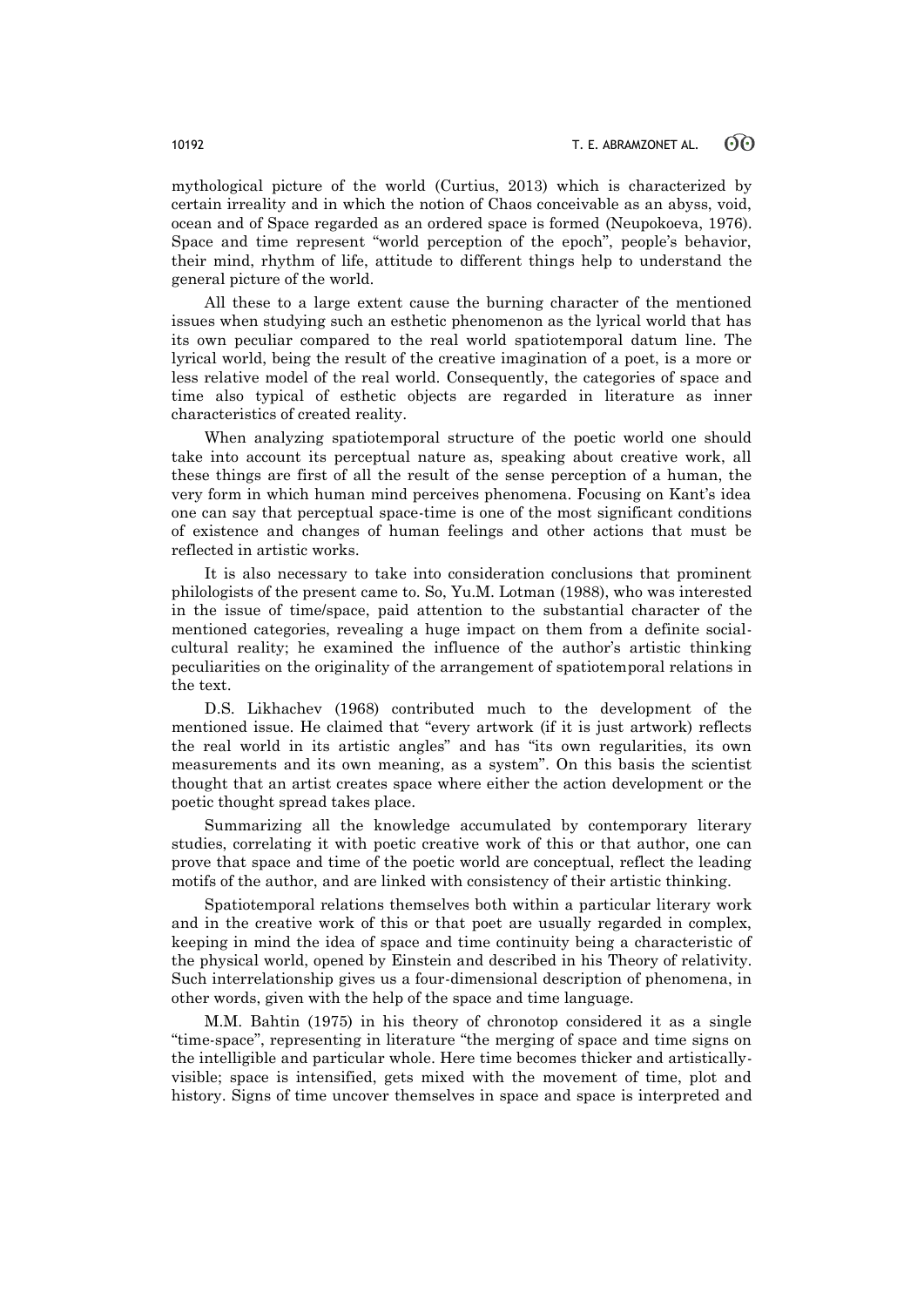#### **ගි** INTERNATIONAL JOURNAL OF ENVIRONMENTAL & SCIENCE EDUCATION 10193

measured by time", at the same time the leading category in chronotop, in Bahtin's opinion, is time.

But along with this statement in the scientific world a different interpretation of this issue suggested and theoretically well-grounded by Yu.M. Lotman (1988) evolved. The substantially significant difference of his concept from Bahtin's one is understanding of space as a universal "primary and fundamental" means of artistic modeling that has the leading role in the dyad "space and time": "Even temporary modeling is often just a secondary add-one over spatial language".

One of the fundamental principles expressed by Yu.M. Lotman (1988) is M. Gyuyo's thoughts, who reasoned in the following way: "Try to imagine time as it is? You can do it only if you imagine space <…>. Only with the help of space we come to understand what time is".

In his interpretation of space – time Yu.M. Lotman (1988) mentions the possibility of the analysis of these categories being independent esthetic factors, specifying that it's just a relative method that can help the researcher reveal specific peculiarities of each of the mentioned characteristics, without denying in any case their integrity as the form of matter existence.

That's why when analyzing peculiarities of the artistic thinking of poets we believe it to be reasonable to consider the category of space and the category of time separately within poetical works for the purpose of their individual role identification.

# **Discussion and Conclusion**

Poetic modeling of space in certain works is based not only on the world outlook and artistic concept revealed by the author, but in many ways it is caused by cultural space model of the world, according to Yu.M. Lotman (1988), "the most common social-religious, political, moral models of the world with the help of which a human at different stages of their spiritual history comprehends the surrounding world invariably turn out to possess spatial characteristics, either in the contradictory form "sky-ground" or "world-underworld" – vertical trinomial structure formed vertically along the axis up-down, or in the form of the social-political hierarchy with distinguished contradictions of "the upper strata" to "the lower strata", or in the form of moral marks of the contradiction of "right" and "left".

The category of time is an important element that allows to distinguish the consistency of the artistic thinking of poets and has a particular importance in lyrics. In a human's consciousness time, an objectively real form of earthly life turns out to be made from absolutely opposite sources emphasizing its dialectical essence: a moment and an eternity, finiteness of a human's life and immortality.

Artistic time is the time of spiritual "reality", time that is being experienced. An approach to the assessment of the time significance in literature, in poetry in particular, is complicated by several factors. Time can be regarded, firstly, as a reflection of philosophical ideas of an artist, secondly, as a factor determining the formation and development of the figurative whole, that is as a type of structural interconnections in the text (temporal connection of events, characters), thirdly, as a duration of the plot development, flow of feelings.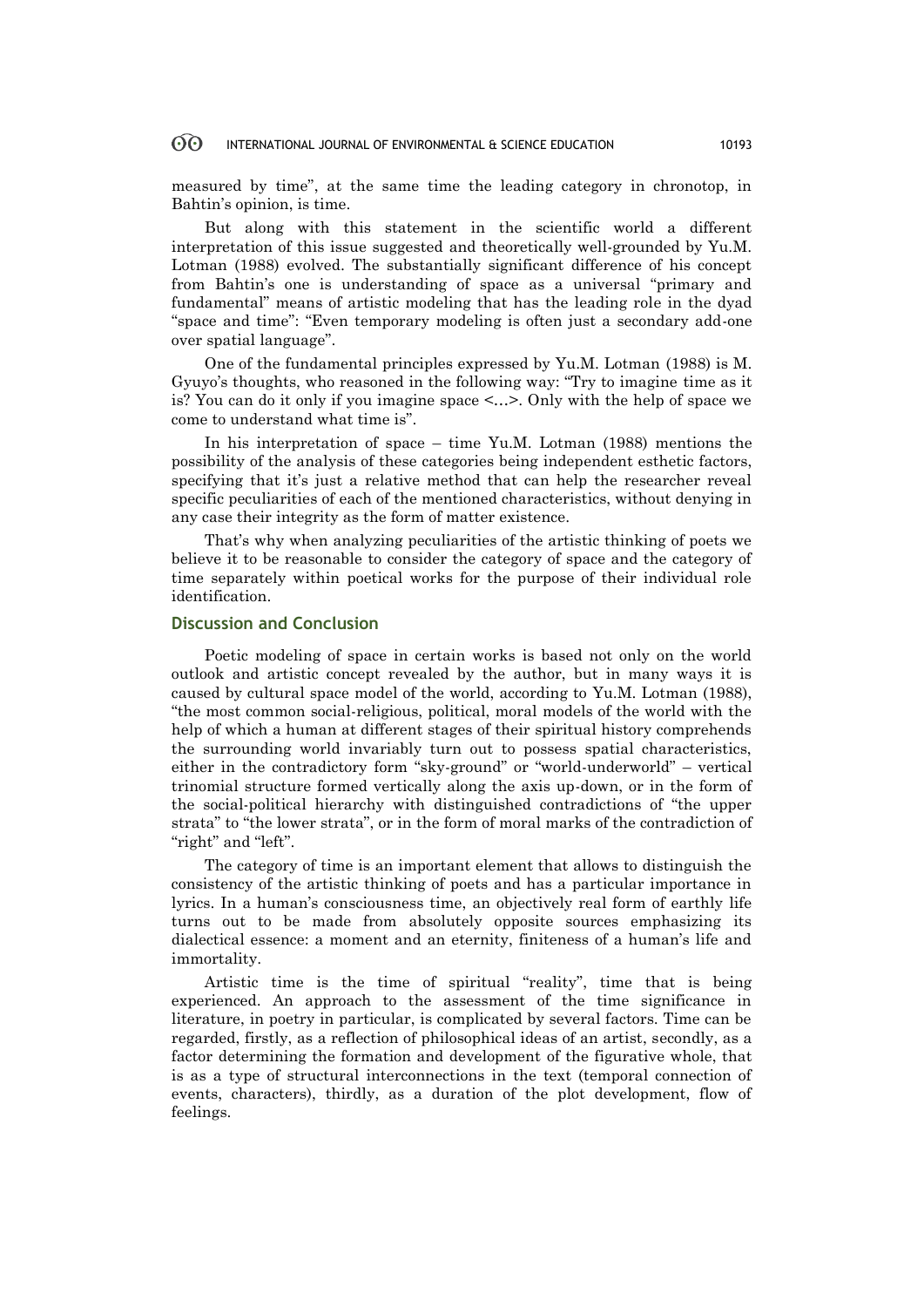The chosen approach to the analysis of poetry combines three specified views. Lyrics is considered to be a peculiar artistic investigation of the inner world of a human, including cognition of reality (an attempt to explain the world with the help of a human's "I", their mobile contradictory structure), reflection of spiritual atmosphere of a definite historical epoch.

The difficulty of the awareness of time in poetic creative work is conditioned by the fact that lyrics is the expression of a human's inner world. In fact, poetry is concentrated on the present; it doesn't care about any time and in a poem "time is practically not perceptible" (Blanchot, 2015). According to A.A. Potebnya (1905) "lyrics speaks about the future and the past as it excites and attracts in the present". Lyrics, as a rule, describes the ongoing present (no wonder verbs in the present forms prevail in poems). It doesn't mean that neglect of the past and irresponsibility to the future, in other words, lack of time perspective are typical of lyrics. No, it is created either by description or by some indirect details, with the help of recollections of the past, thoughts of the future.

Pondering on the consistency of the artistic thinking of poets we should turn to the analysis of the main body of their poems to establish compliance between them that help to determine the range of leading motifs as the poetic world is also "a system of invariant motifs". The main meanings and ideas expressed with the help of motifs form some spiritual integrity of the created by the poet world. The issue of motifs can be regarded, in M. Gaspsarov and Yu.K. Scheglov's (1995) opinion, in indissoluble connection with the principles of intertextuality and consistency. To reveal the consistency of a poet's thinking it's worth concentrating on the motifs in which, according to A. Ahmatova, "the author's personality and the spirit of their poetry hide". The artistic text can be considered as a built with the help of language tools model of a human attitude to the world where a poet reveals their thoughts, outlook on life, on a human also through their developed lyrical motifs.

### **Implications and Recommendations**

The category of consistency of artistic thinking allows to examine the lyrical heritage of poets from a different point of view, realizing their creative work as a multilevel moving entity. Consistency of the artistic thinking of the poet is revealed through the analysis of their philosophical views formed under the influence of objective historical-cultural and biographical circumstances, through the examination of their esthetic peculiarities. With the help of philosophic, conceptually-thematic and emotional dominants accentuation, identification of significant figurative-semantic categories one can discover spiritual community of the poetic world and characteristics of the poet's thinking consistency expressed in this world. The main characteristics of the objective world (that is both the main object of attention and the significant factor of influence for art) were chosen as the crucial characteristics of the poetic world being a dynamic system. The peculiarity of the author's thinking is revealed in the way that they are imprinted in poetry. For the existing world visual (including colour and light) and sound phenomena, space and time, in other words, everything that makes our life diverse are significant. The artist of a word reacts to exactly these manifestations of the existing reality first of all. Carrying out the chosen methodology in our paper, we tried to show the poetic world of the author as a dynamically developing integrity, embodiment of the author's artistic thinking.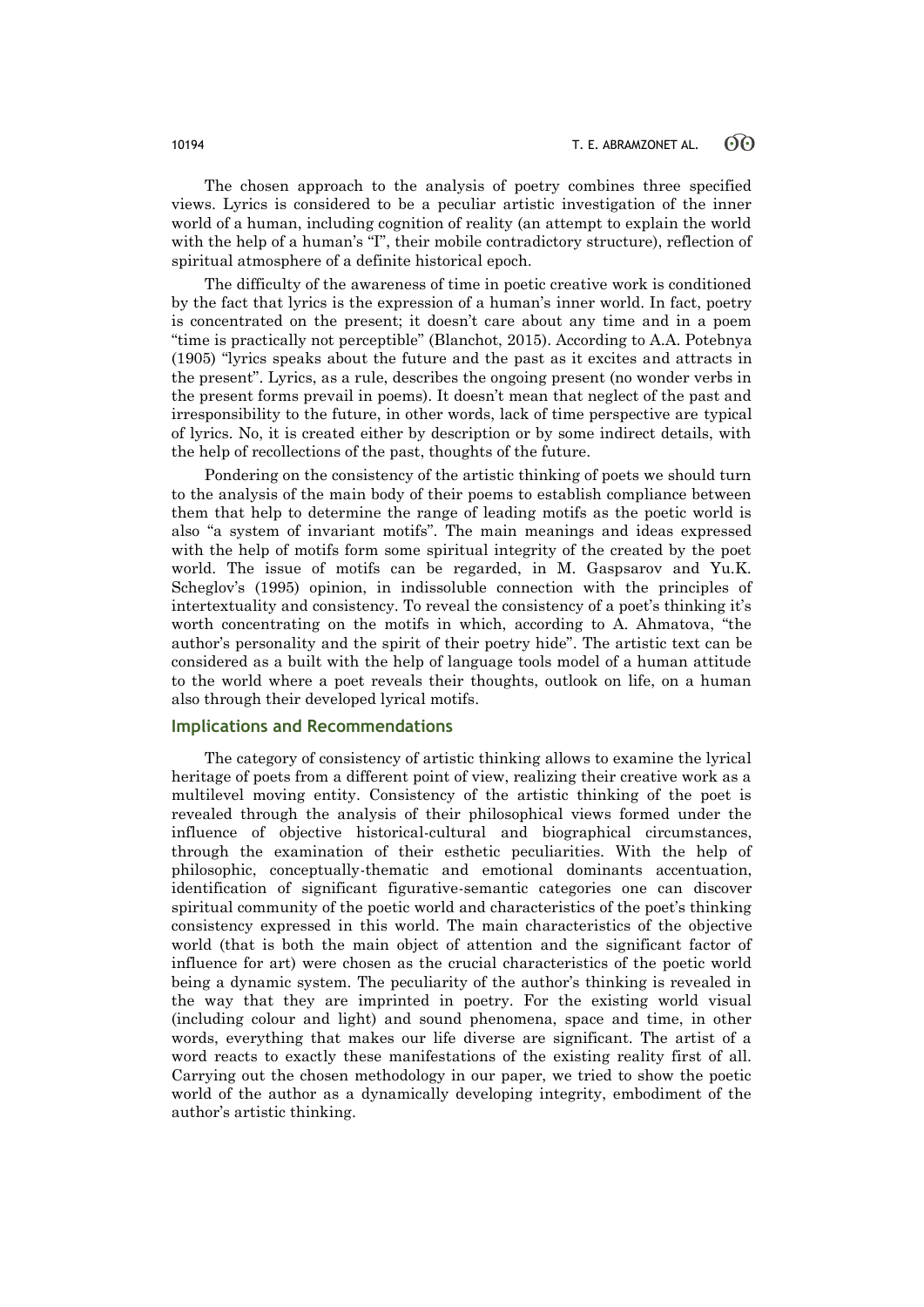#### 60 INTERNATIONAL JOURNAL OF ENVIRONMENTAL & SCIENCE EDUCATION 10195

### **Disclosure statement**

No potential conflict of interest was reported by the authors.

### **Notes on contributors**

**Tatiana E. Abramzon** Doctor of Philological Sciences, Professor of Department of Linguistics and Literary Studies, Magnitogorsk State Technical University named after G.I. Nosov, Magnitogorsk, Russia;

**Svetlana V. Rudakova** Doctor of Philological Sciences, Professor of Department of Linguistics and Literary Studies, Magnitogorsk State Technical University named after G.I. Nosov, Magnitogorsk, Russia;

**Tatiana B. Zaitseva** Doctor of Philological Sciences, Professor of Department of Linguistics and Literary Studies, Magnitogorsk State Technical University named after G.I. Nosov, Magnitogorsk, Russia;

**Natalia A. Koz'ko** PhD, Associate Professor of Department English Language, Magnitogorsk State Technical University named after G.I. Nosov, Magnitogorsk, Russia;

**Ekaterina V. Tulina** PhD, Associate Professor of Department English Language, Magnitogorsk State Technical University named after G.I. Nosov, Magnitogorsk, Russia.

### **References**

Bahtin, M.M. (1975). Forms of time and chronotope in the novel: Essays on the historical poetics. Bahtin, M.M., (Ed.). Issues of literature and aesthetics. Studies over the years. Moscow: Khudozhestvennaya Literatura, 235 p.

Belinskiy, V.G. (1953-1959). Complete set of works in 13 volumes. Moscow: Nauka, VII, 307.

Blanchot, M. (2015). The space of literature. Nebraska: University of Nebraska Press.

Chudakov, A.P. (1986). Chekhov's world: The emergence and adoption. Moscow: Prosveshenie, 3 p.

- Curtius, E.R. (2013). European literature and the Latin middle ages. New Jersey: Princeton University Press.
- de Chardin, P.T. (2015). The phenomenon of man. North Carolina: Lulu Press, Inc, 336 p.
- Eco, Umberto. (1995). Sei passeggiate nei boschi narrativi. Milano: Bompiani, 73 p.

Fedorenko, N. (1985). Idea and image. Moscow: Nauka, 180 p.

- Fedorov, F.P. (1988). Romantic artistic world: space and time. Riga: Zinatne, 9 p.
- Gaspsarov, M., & Scheglov's, Yu.K. (1995). Image of "wind" in the poetics of Anna Akhmatovam *Issues of literature*, 3, 138 p.
- Grabec, I., & Sachse, W. (2012). Synergetics of measurement, prediction and control. *Springer Science & Business Media,* 68 p.
- Hegel, G.W.F. (2012). The phenomenology of mind. New York: Courier Corporation, 481 p.
- Kagan, M.S. (1979). Classification and systematization. Types in culture, 6-11 pp. Systemacity and integrity. http://www.ligis.ru/psylib/090417/books/\_kagam01.htm.
- Lavlinskiy, S.P., & Gurovich, N.M. (2008). Visual in the literature. Glossary of terms and concepts. Moscow: Intrada, 37 p.
- Leiderman, N.L. (2004). Ideas of systems in the Russian literary of the twentieth century. *Russian literature of the XX-XXI centuries: the directions and trends*, 7, 15. Yekaterinburg: Ural State Pedagogical University.
- Likhachev, D.S. (1968). The inner world of a piece of art. *Issues of Literature*, 8, 76 p.
- Lomonosov, M.V. (1952). A brief guide to eloquence. Complete set of works Moscow: *Publishing House of the Academy of Sciences of the USSR*, 7, 241 p.
- Lotman, Yu.M. (1988). School of the poetic word. Pushkin. Lermontov. Gogol. Moscow: Prosveshenie, 293 p.
- Mamardashvili, M.K., Pyatigirskiy, A.M., & Simvol, I. (Eds.). (1997). We should take into account that these philosophers use the concept "consciousness" without linking it with the artistic